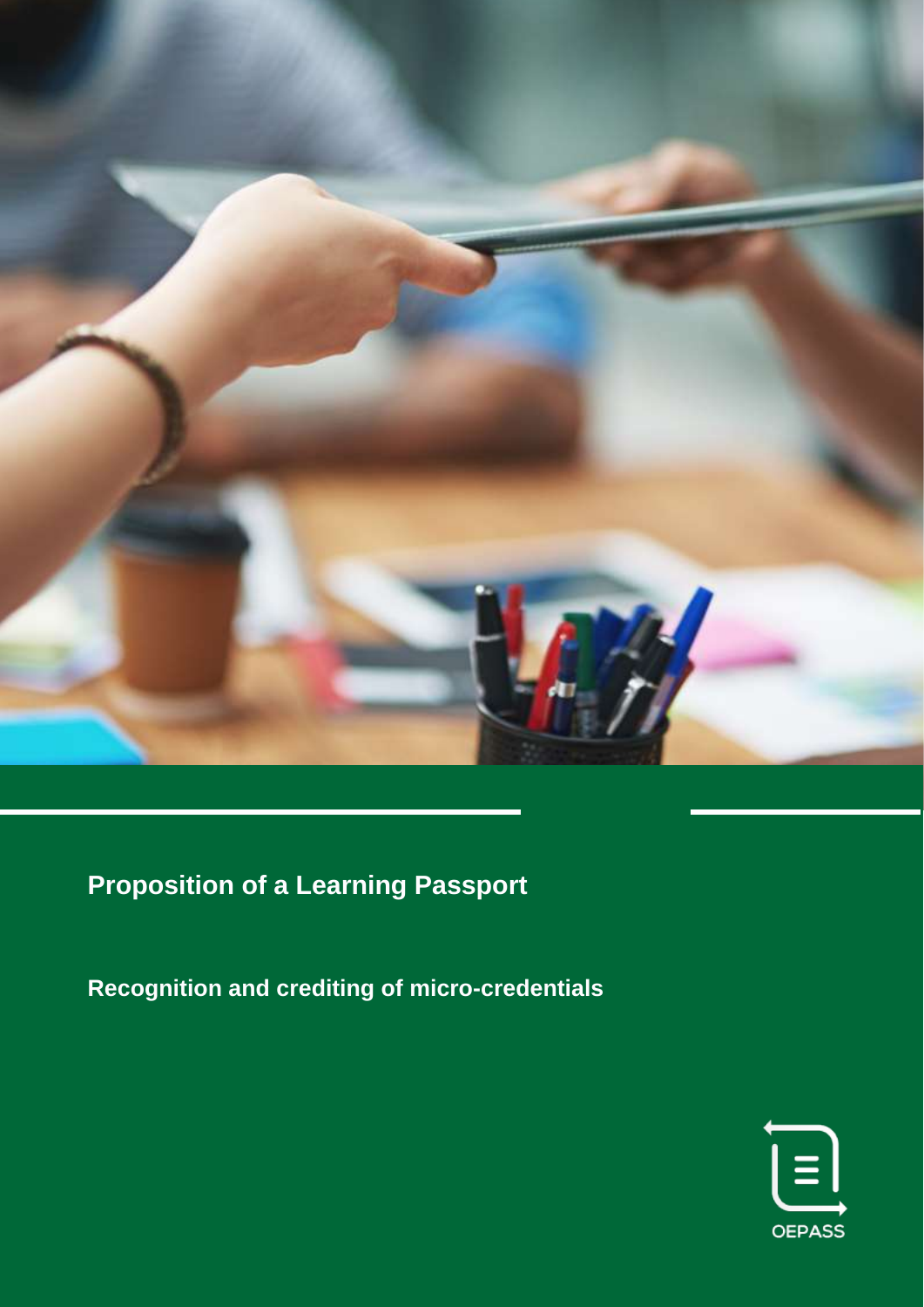## **Authors**

Mazar, Ildiko; Wiechmann, Svenja

## **Contributors**

Ehrenreich, Jochen

# **Layout**

Tara Drev

# **Copyright**

(C) 2018, OEPASS Consortium

# **The Oepass Consortium**

| <b>DHBW</b> | DF. |
|-------------|-----|
| <b>SV</b>   | DE. |
| <b>EDEN</b> | UK. |
| <b>BME</b>  | HU  |
| LieDm       | l T |
| KIC.        | МT  |
| <b>UNED</b> | ES  |
| TUT         | FI. |
|             |     |

This project has been funded with support from the European Commission. This publication reflects the views only of the authors, and the Commission cannot be held responsible for any use which may be made of the information contained therein.

This work is licensed under a Creative Commons Attribution-ShareAlike 4.0 International



Co-funded by the Erasmus+ Programme of the European Union

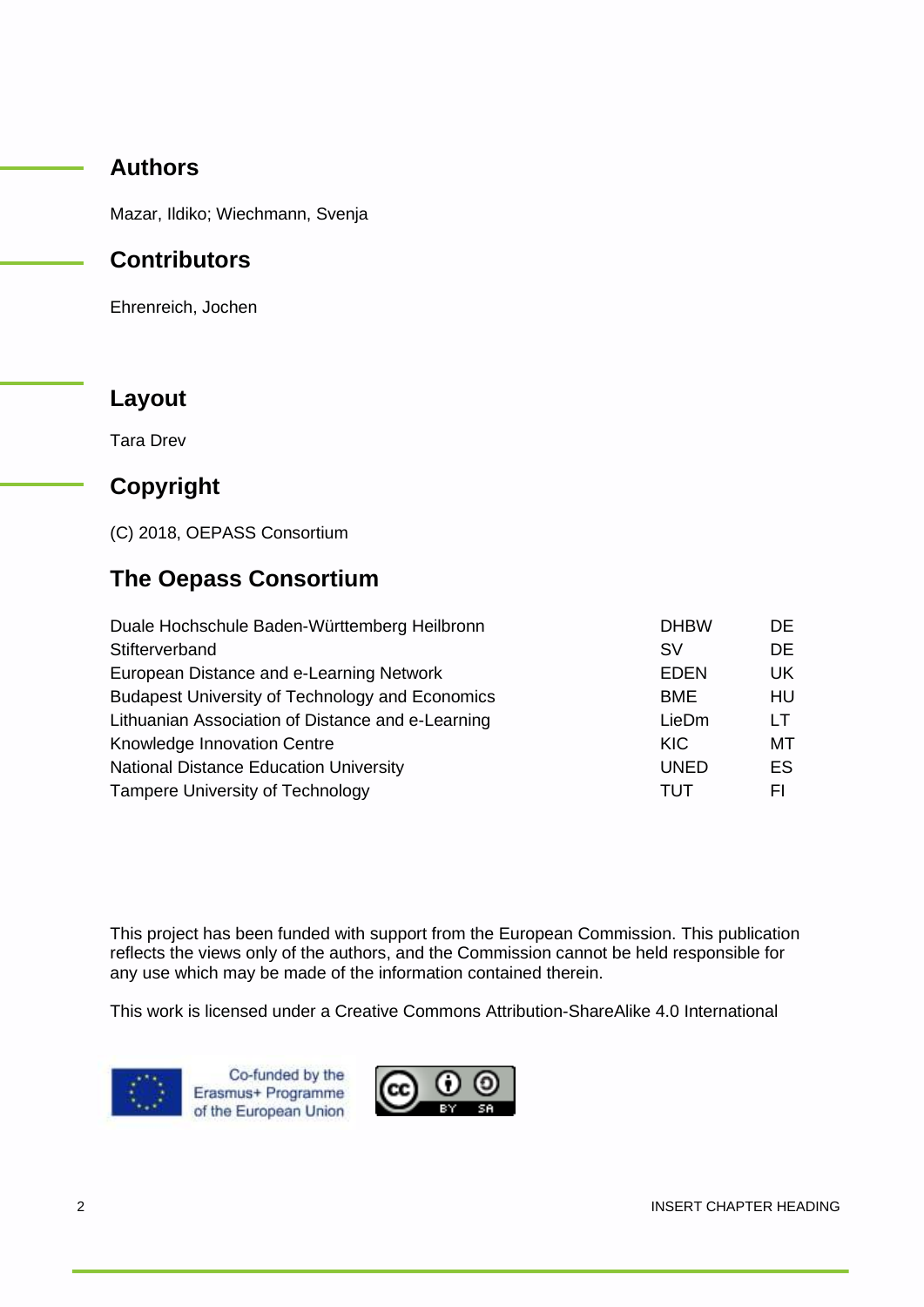# **Table of Contents**

| 1              |     |  |
|----------------|-----|--|
| $2^{\circ}$    |     |  |
|                | 2.1 |  |
|                |     |  |
|                |     |  |
| 3              |     |  |
| $\overline{4}$ |     |  |
| 5              |     |  |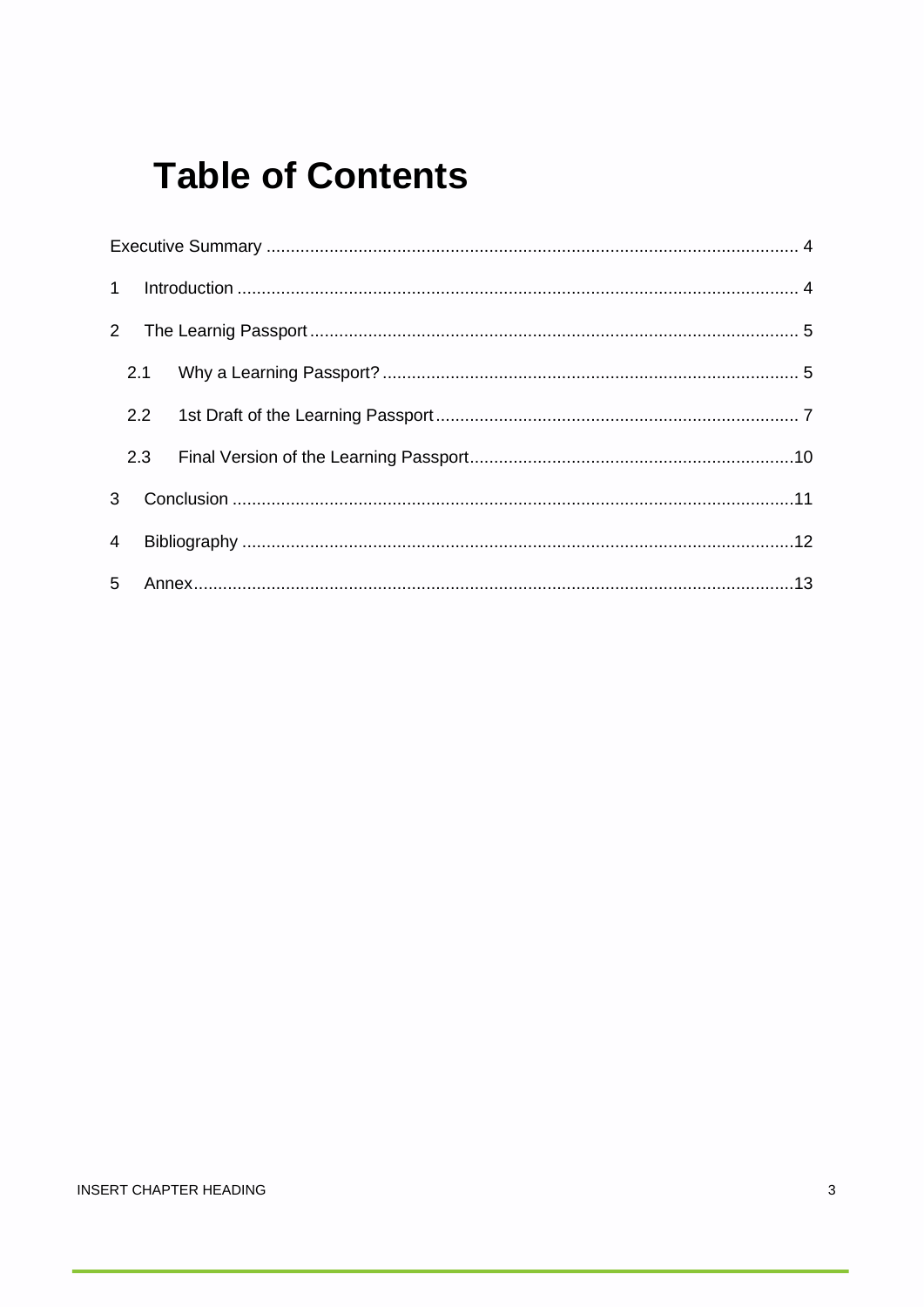# <span id="page-3-0"></span>**Executive Summary**

One of the main objectives of the Erasmus+ funded Open Education Passport (OEPass) project is to enhance transparency of quality credentials by creating a so-called Learning Passport, that documents the course design, learning activities and the assessment processes, that make up a credential.

This report presents the context and the process of the design, implementation and piloting of the Learning Passport, that aims to facilitate the evaluation and recognition of (micro-)credentials issued by European Higher Education Institutions (HEIs).

The 1st draft of the Learning Passport can be found in the Annex, the final version is available online at [https://oepass.eu/outputs/learningpassport/.](https://oepass.eu/outputs/learningpassport/)

Key words: credential; learning passport; digitalisation; recognition; OEPass; Erasmus+

# <span id="page-3-1"></span>**1 Introduction**

The recognition and transfer of individual credits through ECTS was created for an era of physical mobility, and is optimised accordingly. EU recognition instruments, such as the diploma supplement and the EQF, support the award of qualifications in the areas of formal learning, and are supported by recognition procedures for non-formal and informal learning.

While these tools can be used to support open education and virtual mobility, a number of caveats exist to their use, including that:

- little to no quidance exists on how to document virtual mobility/open education experiences for the purposes of credit transfer;
- procedures for recognition of prior learning or of non-formal/informal learning do not scale to the massive numbers of students enrolling in open education programmes such as MOOCs;
- there is no European approach to recognising, transferring or scaling open education modules.

These problems are so pronounced, that many open education providers are creating parallel systems of credentials that are not even described in terms of ECTS – leading to a situation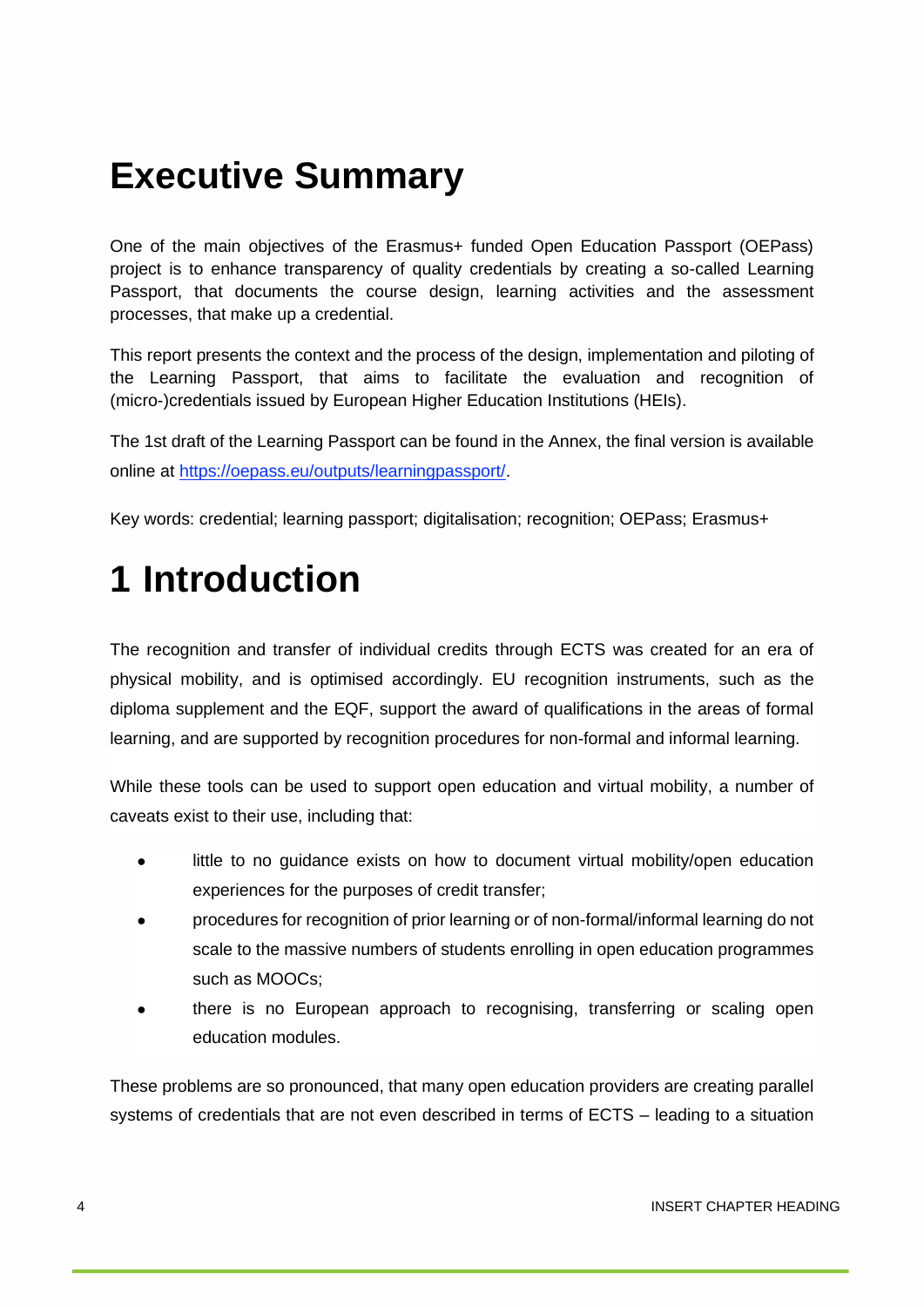where millions of students per year are enrolling in open courses offered by universities which do not necessarily award valid or recognised forms of credit.

OEPass intends to address these issues by creating a standard format for describing open education and virtual mobility experiences in terms of ECTS which:

- addresses common criticisms (lack of trust) of open education, in particular with respect to student assessment and identity;
- is scalable to hundreds or thousands of students through automatic issuing and verification of certificates;
- can capture a wide range of non-formal and formal open education experiences.

#### **Enhance Transparency of Quality Credentials by creating a Learning Passport**

By developing the Learning Passport, OEPass is proposing an instrument, utilising models and solutions already existing in the field of education, to transparently document important aspects of the learning experience, such as

- course design,
- learning activities undertaken by the learner, and
- assessment activities, which make up a credential.

This learning passport is intended to serve as a supplement to the credential and to facilitate its recognition by third parties. To this end, the OEPass partnership has been conducting a two-stage pilot to assess the tool's fitness for both purposes of *documenting* the background information on credentials issued by six Higher Education Institutions (stage 1), and their *recognition* (stage 2).

# <span id="page-4-0"></span>**2 The Learnig Passport**

# <span id="page-4-1"></span>**2.1 Why a Learning Passport?**

The purpose of the OEPass Learning Passport is to systematically collect a set of precisely defined data and information about open education experiences which were identified as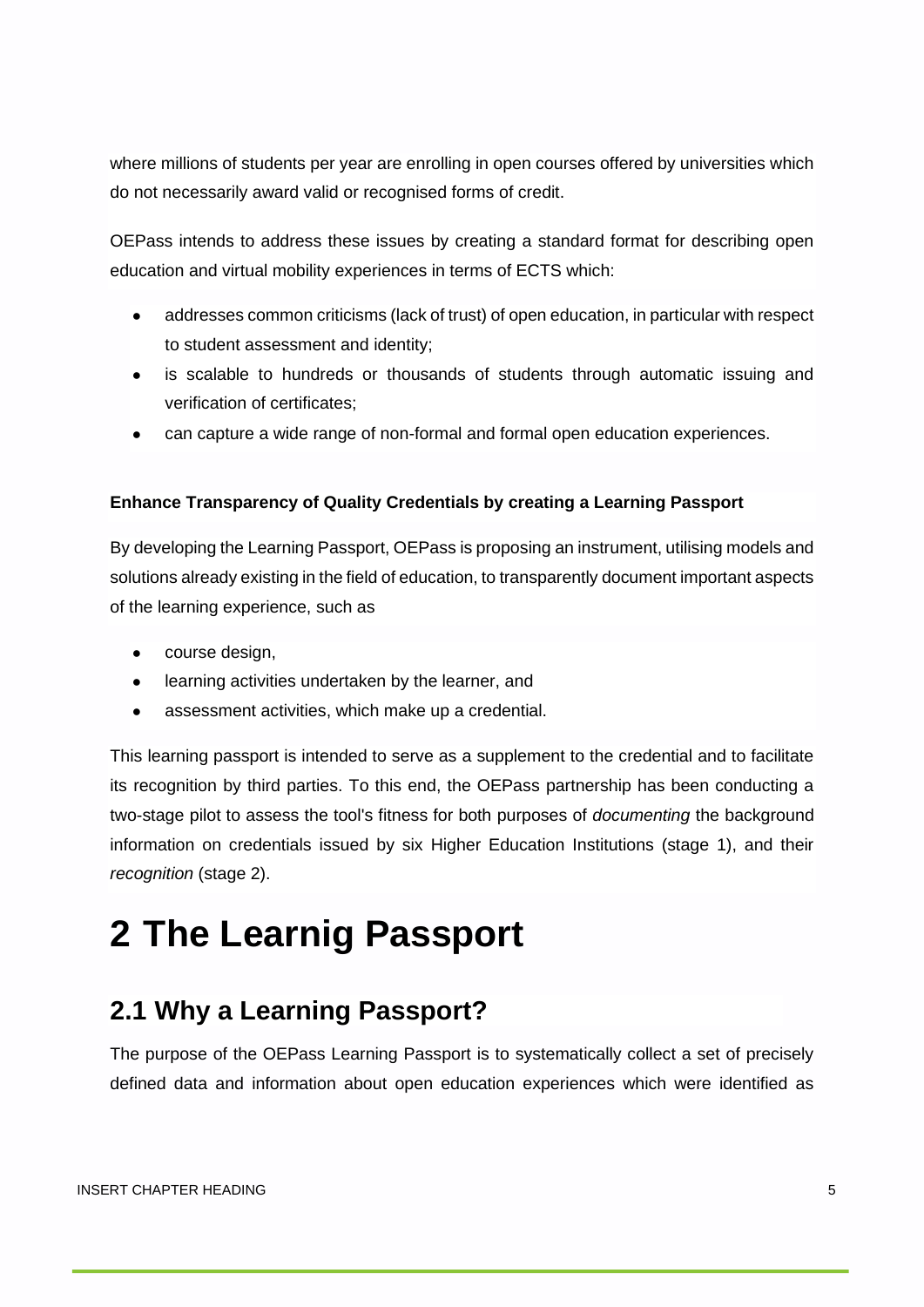decisive factors for their recognition. The form's content is closely related to the ESCO classification of European skills, competences, qualifications and occupations.

The Learning Passport has been created by applying a composition formula for gained individual credits or modules, which are modelled on the European Diploma Supplement. The collected information about open education experiences are made up of a number of basic components OEPass identified as essential during desk research and piloting. One way of clustering these pieces of information is by their correspondence to one of three main actors/roles in the overall process of learning provision and assessment, as proposed by the OERTest project (2012) and as it is illustrated in the figure below:



The first cluster is the **information from the OER provider**, so a Higher Education Institution can identify and disclose, for example, the workload of a course in hours, the description of the learning outcomes and the learning activities required to be fulfilled by the learner.

The second one is the **learner information** that includes general personal information (name, date of birth, etc.), the period in which their learning took place and information about the actual learning activities completed by the learner.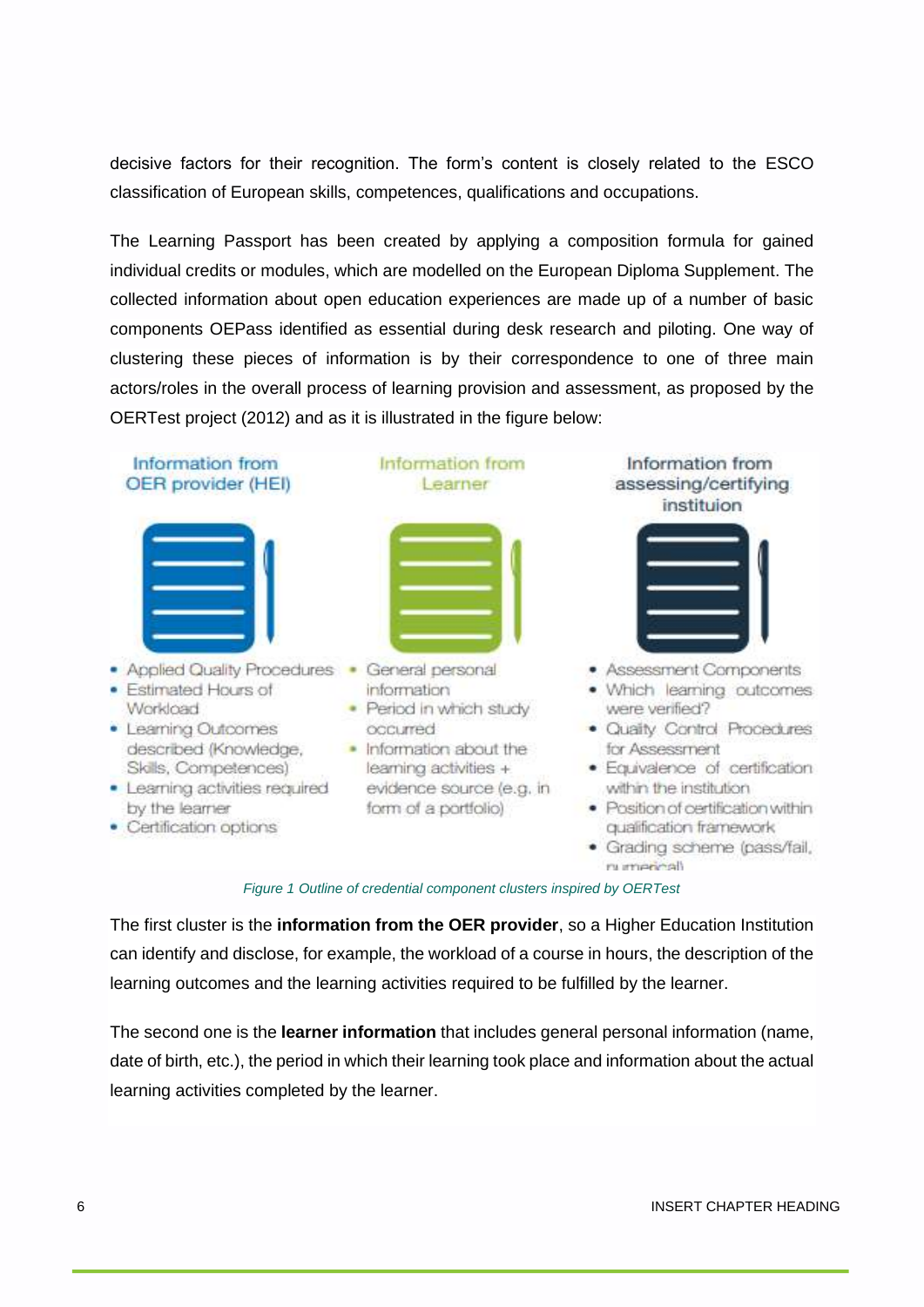The third cluster, the **information from the assessing/certifying institution**, contains components related to the assessment of the learning and describes the quality of the earned credential (e.g. certificate, credit, degree) and the grading scheme (pass/fail/scale) (Camilleri, 2012).

While the OERTest project provided an invaluable model and approach that OEPass could base its Learning Passport development on, we dug deeper into the learning provision and assessment scenarios and discovered alternative information sources and structures of data presentation that resulted in a more sophisticated, yet more user friendly tool. The OEPass Learning Passport, therefore, could be filled in by the institution offering the credential, with readily available information from  $-$  but without the active involvement of  $-$  the asessing/certifying institution.

The OEPass Learning Passport was consolidated and finalised following two stages of testing, with the aim that

- the passport is easy to fill in and
- the passport facilitates the recognition and transferability of non-traditional learning experiences.

# <span id="page-6-0"></span>**2.2 1st Draft of the Learning Passport**

This early version of our credential documentation template was intended to test with real education providers the extent to which their existing (micro-)qualifications can be transparently classified for subsequent recognition by third parties (i.e. by Higher Education Institutions and/or prospective employers).

The template was presented to various educational stakeholders and could be completed either by a real or a hypothetical course/learner in mind. The aim was to identify ambiguities and fields that were difficult to fill in, to simplify and clarify the further course of the project (see further reports on the OEPass project). Depending on the course, not all fields are mandatory or applicable, and certain information can only be determined with the help of administrators or the IT department, nevertheless the form provides a useful template for the detailed quallity description of a diverse range of credentials.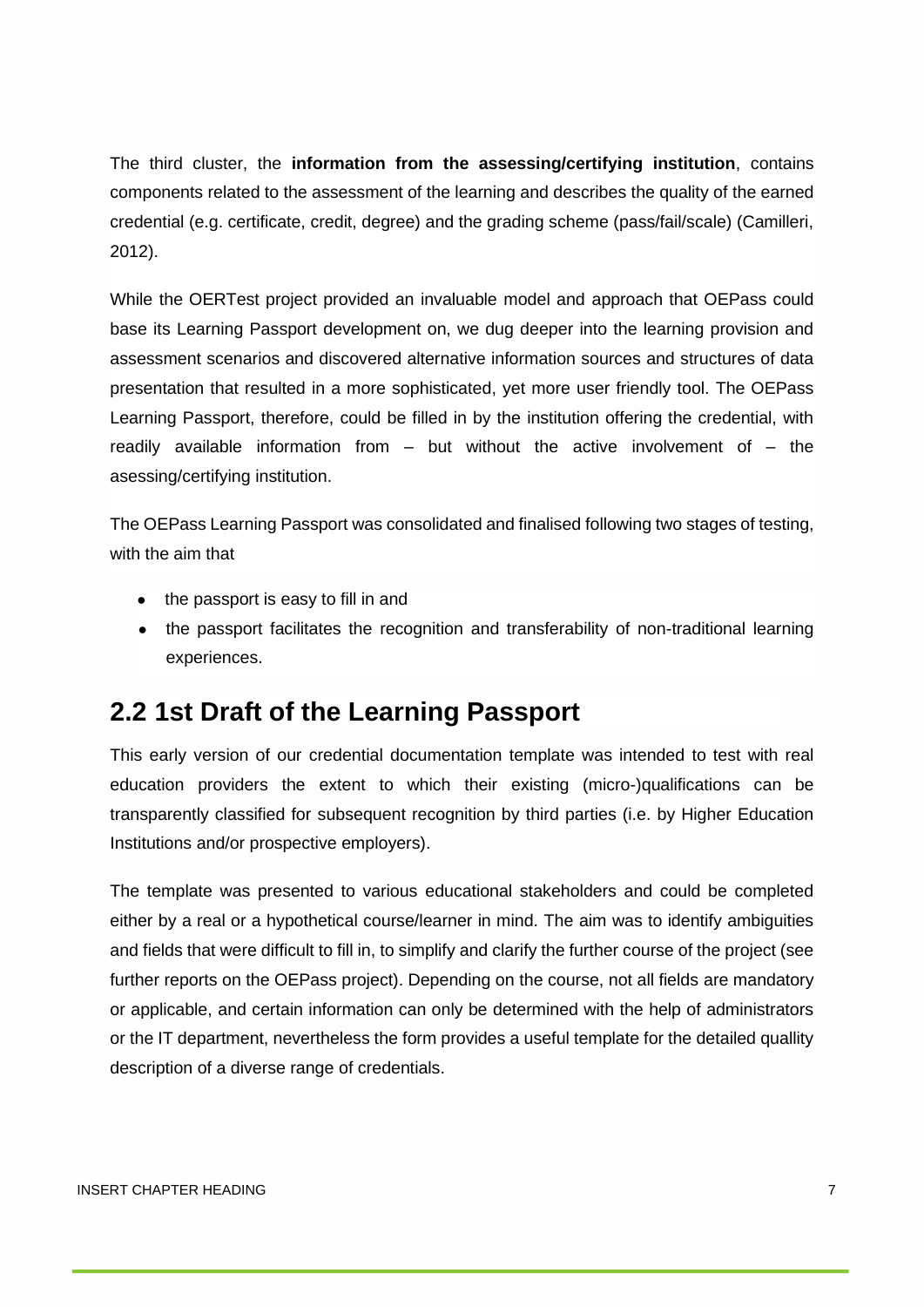For the purposes of the OEPass Learning Passport piloting exercise, we defined a credential as a certification of a qualification.

**Credential**: An educational credential is a documented statement that acknowledges a person's learning outcomes or achievements.

**Micro-Credential**: Sub-unit of a credential (macro, meso, micro, etc.) that could accumulate into a larger credentials or be part of a portfolio. "*Badges and other forms of microcredentials provide a way to recognize the acquisition of specific skills, as opposed to traditional degrees and other certifications, which cover full programs of academic study. These alternative kinds of credentials typically point to documentation of the specific skills learned. Micro-credentials are like mini-degrees in which you would complete an activity such as taking an online test, creating a presentation, or writing a report.*" (Association Trends, 2018; e-SLP project)

**Qualification**: 'Qualification' means a formal outcome of an assessment and validation process which is obtained when a competent authority or body determines that an individual has achieved learning outcomes to given standards. Qualifications from part of the European Qualification Framework. e-SLP defines qualification as "*an official completion of a course or programme of courses; any degree, diploma or other certificate issued by a competent authority attesting the successful completion of a higher education programme. A certificate or degree is a qualification*".

The first publicly released draft of the OEPass Learning Passport (see Annex) has altered its structure and composition, compared to its OERTest ancestor, and got divided into five sections, gathering information about:

- $\bullet$  the awarding body (1),
- $\bullet$  the educational credential (2),
- $\bullet$  the credential type  $(3)$ ,
- $\bullet$  the holder of the educational credential and their accomplishment (4),
- and evidence (5).

(1) The information identifiying the **awarding body** consits of the following fields about the institution issuing the credential:

- full name,
- $\bullet$  public key,
- adress.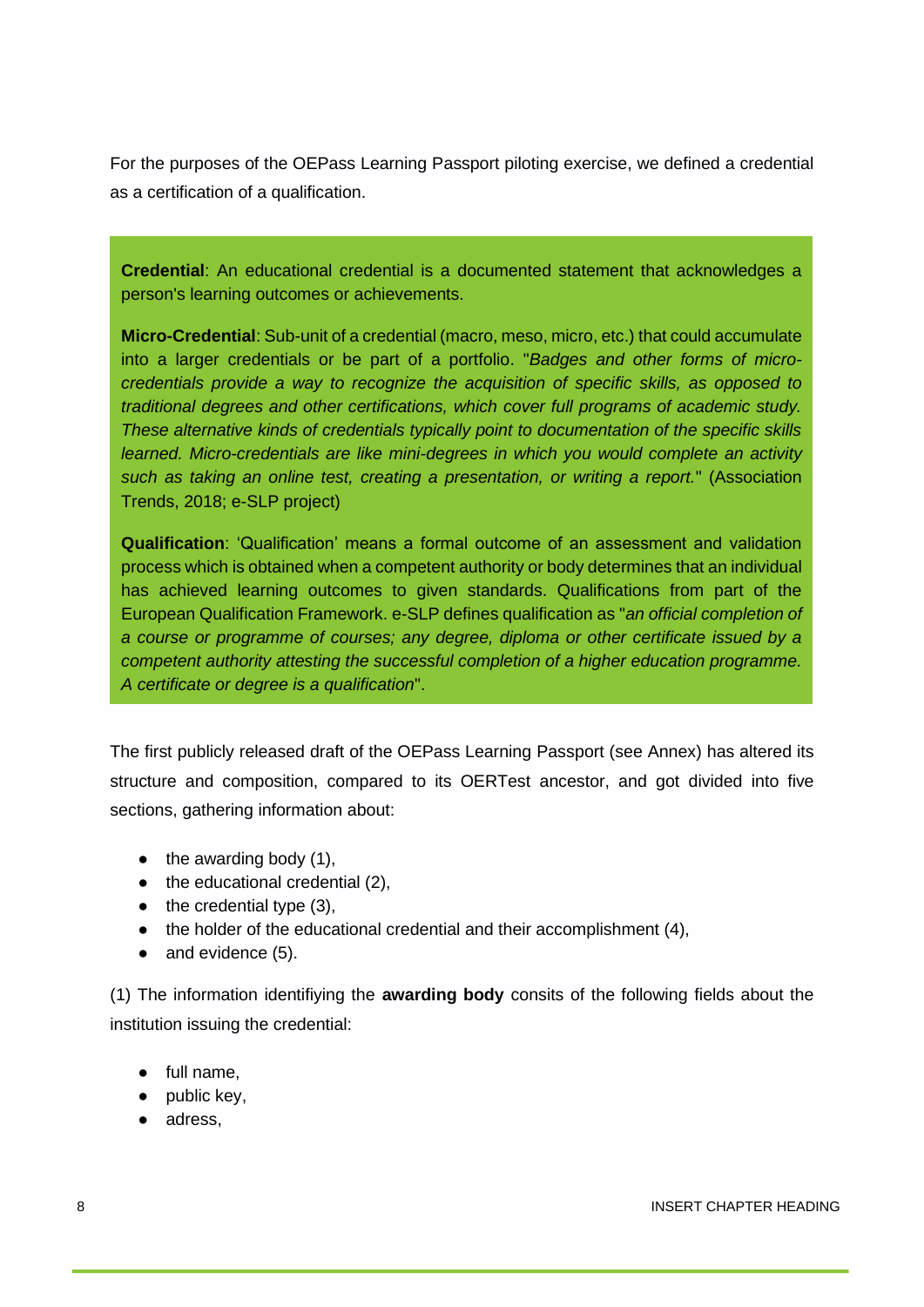- official stamp or seal,
- accreditation and homepage.

(2) The information indentifying the **education credential** is composed of the following criterias about the educational credential

- title,
- definition,
- learning outcome description,
- subject,
- ways to acquire,
- grading scheme,
- mode of study,
- volume of learning/workload,
- assessment method,
- EQF-level (non-applicable for qualifications which are not part of national qualifications framework),
- NQF level,
- number of credit points,
- accreditation of the credential,
- homepage.

(3) The information identifying the **credential type** is comprised of

- title,
- definition,
- provide value of credit,
- creditsystem issuer,
- potential existence of sub-components.

(4) The information identifying the **holder** of the educational credential and their accomplishment exists of the following fields:

- $\bullet$  family name(s), given name(s),
- date of birth,
- student identification number, code or public key,
- grade,
- credits awarded,
- sub-credentials contained,
- unique identifier,
- supplementary evidence.

INSERT CHAPTER HEADING 9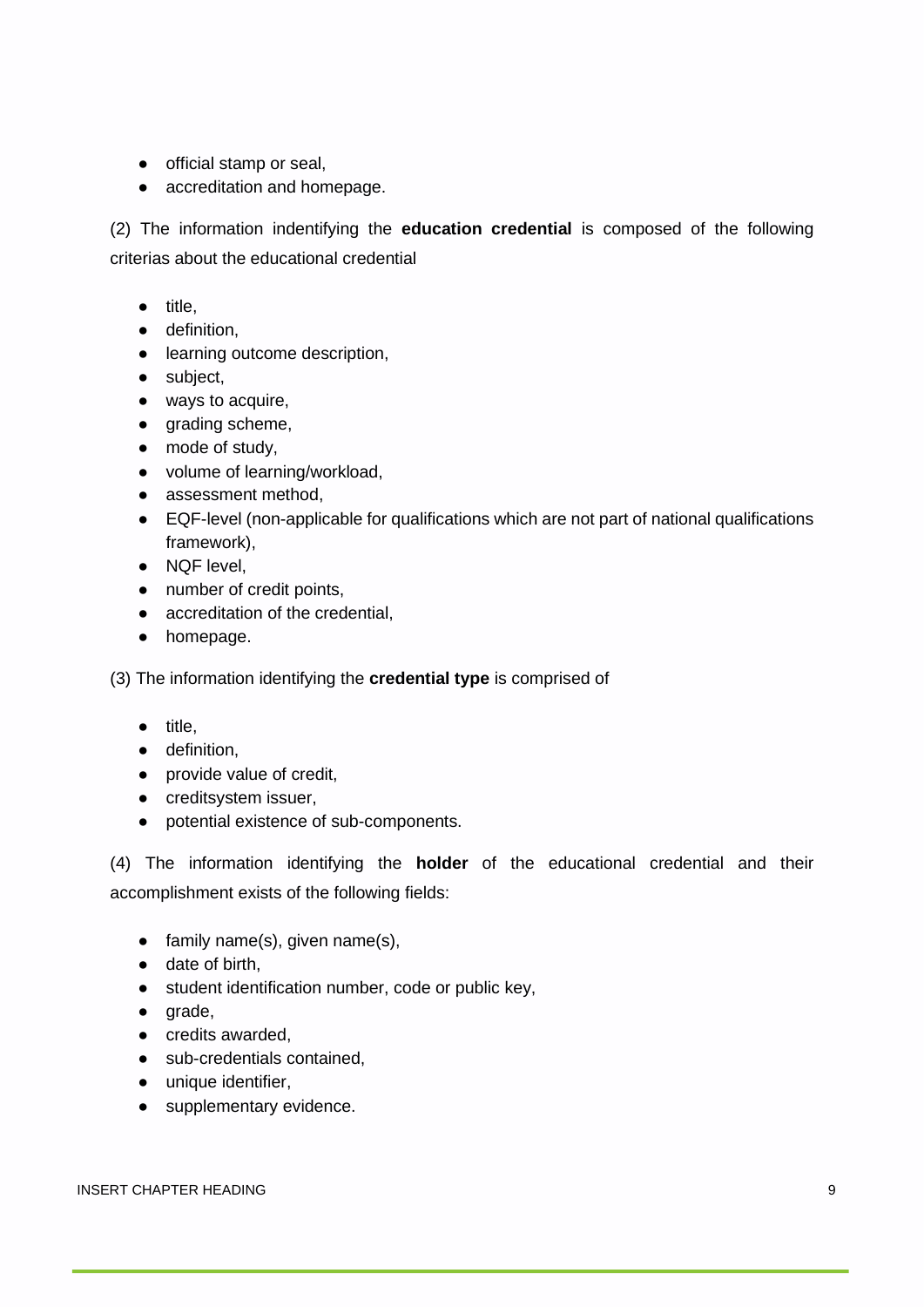(5) The last point, **evidence**, consits of the following four information fields:

- release/publication date,
- (potential) update/modification date,
- change note,
- additional note.

# <span id="page-9-0"></span>**2.3 Final Version of the Learning Passport**

The feedback received from the six HEIs during the pilot's 1st stage was used to develop a couple of subsequent iterations of the Learning Passport. Besides the adjustment of the questions' order and the instructions and field content examples provided to respondents completing the original draft of the form, the most substantial change in the later iterations of the Learning Passport was its format. From accessibility point of view, and considering the wide variety of types, sizes and data content of open credentials, the documentation tool had to become more agile and dynamic. Accordingly, the Learning Passport was transformed into a user-friendly, responsive online form.

The second stage of the pilot tested whether the Learning Passport can provide transparent enough information to facilitate recognition and portability of non-traditional learning experiences. The pilot feedback helped us to conclude that our intention to deploy a highly standardised open credential documentation tool was perceived as useful by the piloters, while developing a data-driven, semi-automatable credential recognition aid was a much more difficult task. Ultimately the project consortium realised that these strands of work could be further widened and deepened based on the discoveries that

- controlled vocabularies (to some extent applied in the final version of the Learning Passport) can increase comparability of different types and sizes of credentials and
- credential (or prior learning) recognition processes are context sensitive and, as such, go beyond the data content of credentials.

These discoveries, however, were beyond the original scope of OEPass and became partial objectives of a legacy project, called ECCOE.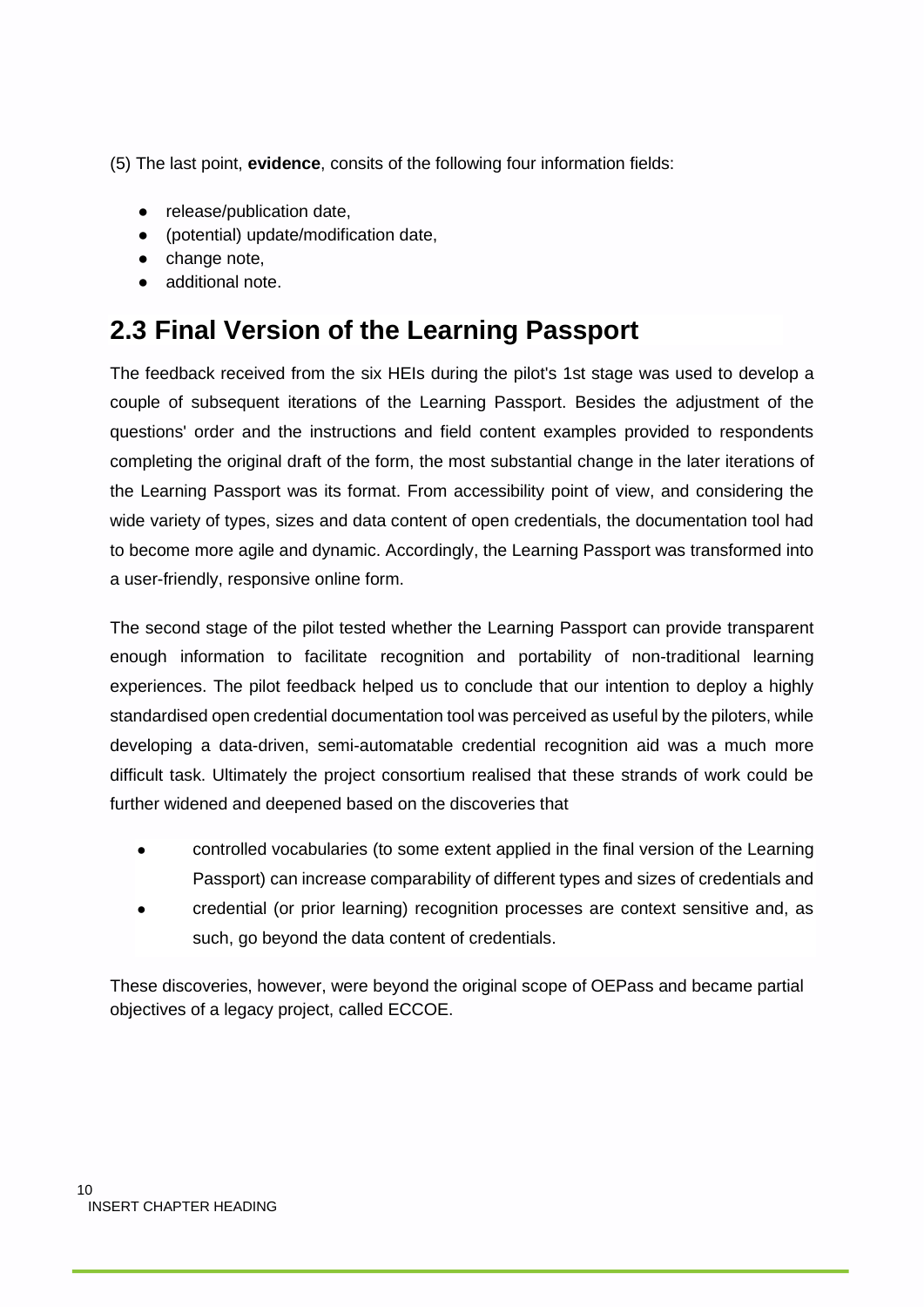# <span id="page-10-0"></span>**3 Conclusion**

The Learning Passport was published online after being tested through two stages at [https://oepass.eu/outputs/learningpassport/.](https://oepass.eu/outputs/learningpassport/)

The first stage included the piloting of the first draft – that was a static word document – with six higher education institutions to exchange information, with the aim of determining the level of ease of completing the passport form with readily available information about programmes. The feedback from the first stage of piloting was fed back to the consortium, who made changes, improvements and clarifications in line with the input received.

The most substantial change in the final iteration of the Learning Passport was its format, i.e. it became a responsive online form.

The pilot feedback received during the second stage of the pilot proved that our highly standardised open credential documentation tool is useful from transparency and comparability poits of view, however the developement of a data-driven, semi-automatable credential recognition aid is more of a challenge.

In summary, the pilot activities concluded that:

- the open educational passport improves information provision about open educational credentials, and institutions find it feasible to documenting credentials using the format;
- from a perspective of accepting learning passports for the purpose of recognition, while they have the potential to improve the efficiency of recognition processes by streamlining information delivery, they can only facilitate recognition as part of a larger set of initiatives including recognition agreements between institutions and an overarching EU recognition framework for micro-credentialling.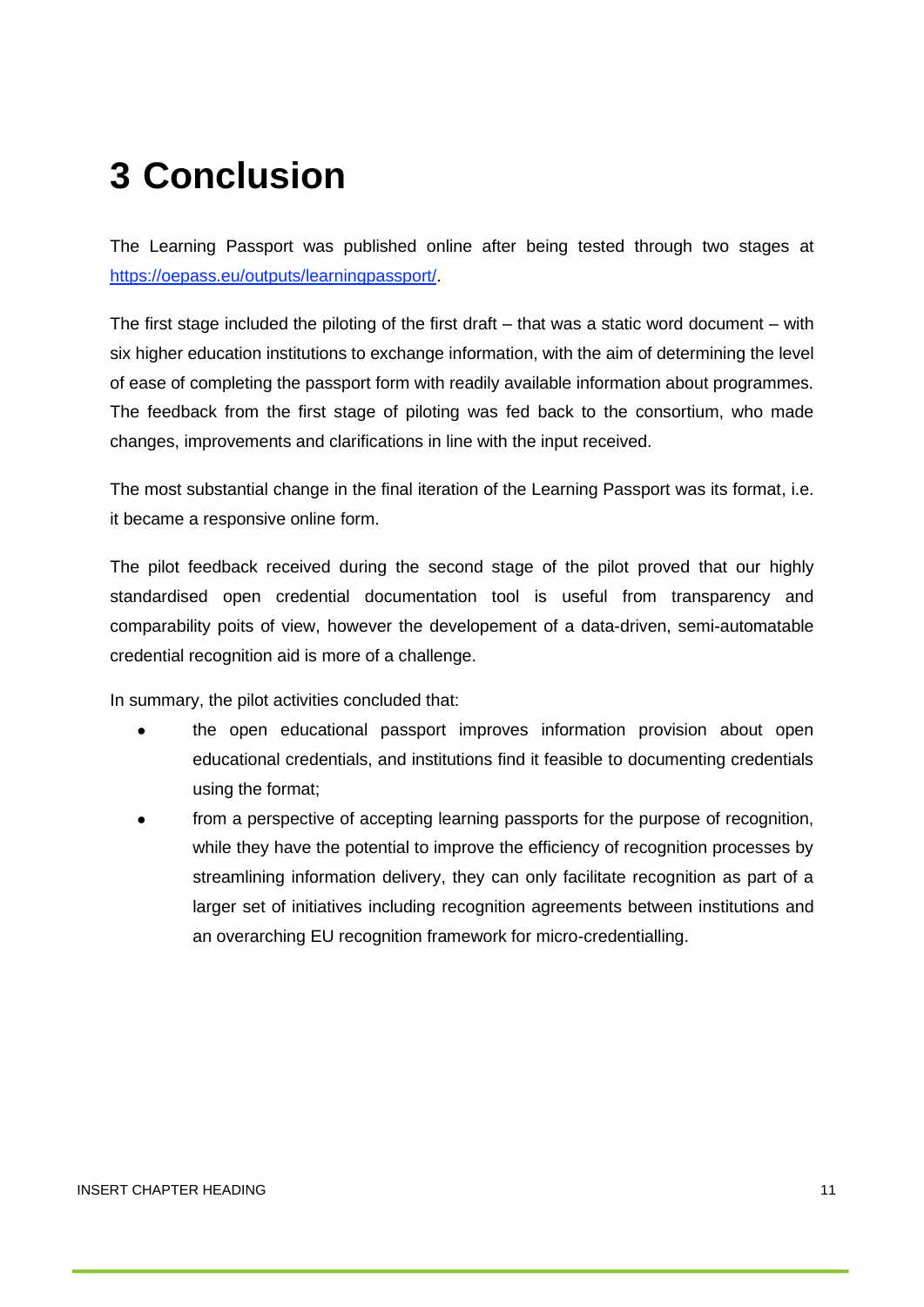# <span id="page-11-0"></span>**4 Bibliography**

Association Trends (2018). The Difference Between Macro- and Micro-credentials, Digital Badges, and What They Mean for Your Association. [http://www.associationtrends.com/blog/member-education/the-difference-between-macro](http://www.associationtrends.com/blog/member-education/the-difference-between-macro-and-micro-credentials-digital-badges-and-what-they-mean-for-your-association/)[and-micro-credentials-digital-badges-and-what-they-mean-for-your-association/](http://www.associationtrends.com/blog/member-education/the-difference-between-macro-and-micro-credentials-digital-badges-and-what-they-mean-for-your-association/)

Camilleri, A. F., Ferrari, L., Haywood, J., Maina, M., Pérez-Mateo, M., Montes Solado, R., Nouira, C., Sangrà, A., Tannhäuser, A.-C. (2012). Open Learning Recognition: Taking Open Educational Resources a Step Further. (A. F. Camilleri & A.-C. Tannhäuser, Eds.). Belgium: EFQUEL - European Foundation for Quality in e-Learning. Retrieved from <http://openaccess.uoc.edu/webapps/o2/handle/10609/21341>

Gabi Witthaus, Andreia Inamorato dos Santos, Mark Childs, Anne-Christin Tannhäuser, Grainne Conole, Bernard Nkuyubwatsi, Yves Punie (2016) Validation of Non-formal MOOCbased Learning. An Analysis of Assessment and Recognition Practices in Europe (OpenCred)

<http://publications.jrc.ec.europa.eu/repository/bitstream/JRC96968/lfna27660enn.pdf>

The European Recognition Manual for Higher Education Institutions. Practical guidelines for credential evaluators and admissions officers to provide fair and flexible recognition of foreign degrees and studies abroad (2016) <http://eurorecognition.eu/Manual/EAR%20HEI.pdf>

European Diploma Supplement [https://europass.cedefop.europa.eu/documents/european](https://europass.cedefop.europa.eu/documents/european-skills-passport/diploma-supplement)[skills-passport/diploma-supplement](https://europass.cedefop.europa.eu/documents/european-skills-passport/diploma-supplement)

e-SLP project <https://e-slp.eadtu.eu/>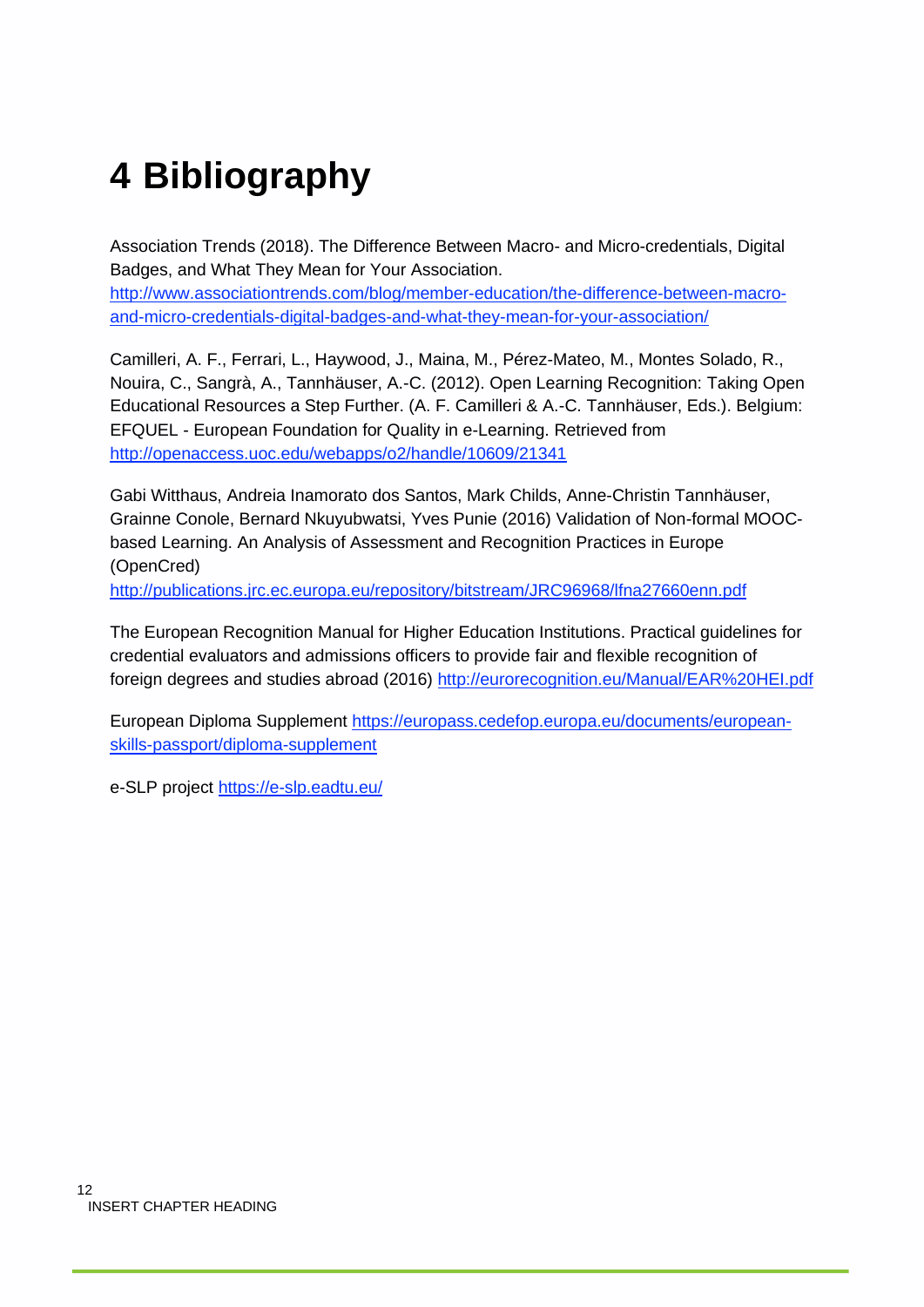# <span id="page-12-0"></span>**5 Annex**

## **Learning Passport Template Form**

The purpose of the OEPass Learning Passport is to systematically collect a set of precisely defined data and information about open education experiences which were identified as decisive factors for their recognition. The form's content is closely related to the [ESCO classification](https://ec.europa.eu/esco/portal) of European skills, competences, qualifications and occupations.

This draft template is intended to test with real education providers as to what extent their existing (micro-)qualifications can be transparently classified for subsequent recognition by third parties (i.e. by Higher Education Institutions and/or prospective employers). For the purposes of this piloting exercise, a credential is defined as a certification of a qualification.

You are kindly requested to fill in the form below to the best of your knowledge (for the piloting purpose you are free to issue the credential to a hypothetical learner) and identify any issues of unclarity, as well as fields that you may find more difficult to complete. Please bear in mind that not all fields are mandatory, or even applicable to some credentials, and you may need to retrieve some of the information from your institution's administration or IT department.

- 1. Information identifying the awarding body
- 1.1\* Provide the full name of the institution issuing the credential

*Please note that this is the institution giving the recognition of the achievement and not necessarily the institution offering the learning experience.*

### 1.2 Provide public key of the institution

1.3 Indicate address of the institution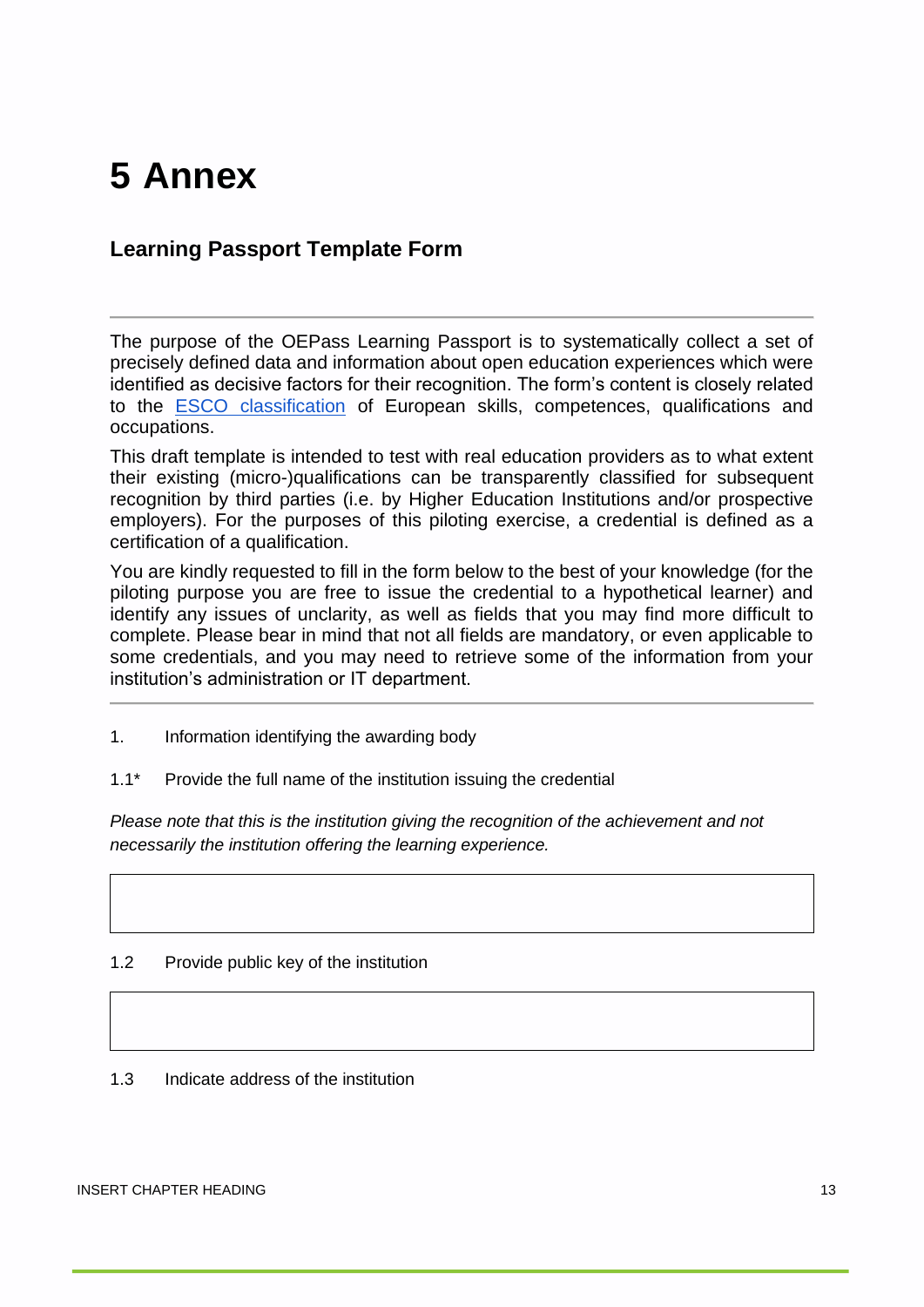## 1.4 Provide the official stamp or seal of the institution

*This stamp/seal (often featuring the institution's official logo) provides authentication of the awarding body. Please specify whether there is only a physical version available or also a digital equivalent.*

## 1.5 Accreditation of the institution

*Information related to the accreditation, quality assurance and regulation of the institution, the date when the accreditation was formally approved, the review- and/or expiry date and additional information about the accreditation and used standards in the assessment and quality assurance procedure. (See a German example here: [http://archiv.akkreditierungsrat.de/index.php?id=akkreditierungsdaten&L=1\)](http://archiv.akkreditierungsrat.de/index.php?id=akkreditierungsdaten&L=1)*

### 1.6 Homepage:

*The evidence (a public web document) of the currency/up-to-dateness of the institution's accreditation. There can be only one particular web page. (Here is a Finnish example from the Tampere University of Technology [https://karvi.fi/publication/tampereen-teknillisen](https://karvi.fi/publication/tampereen-teknillisen-yliopiston-auditointi-2014/)[yliopiston-auditointi-2014/\)](https://karvi.fi/publication/tampereen-teknillisen-yliopiston-auditointi-2014/)*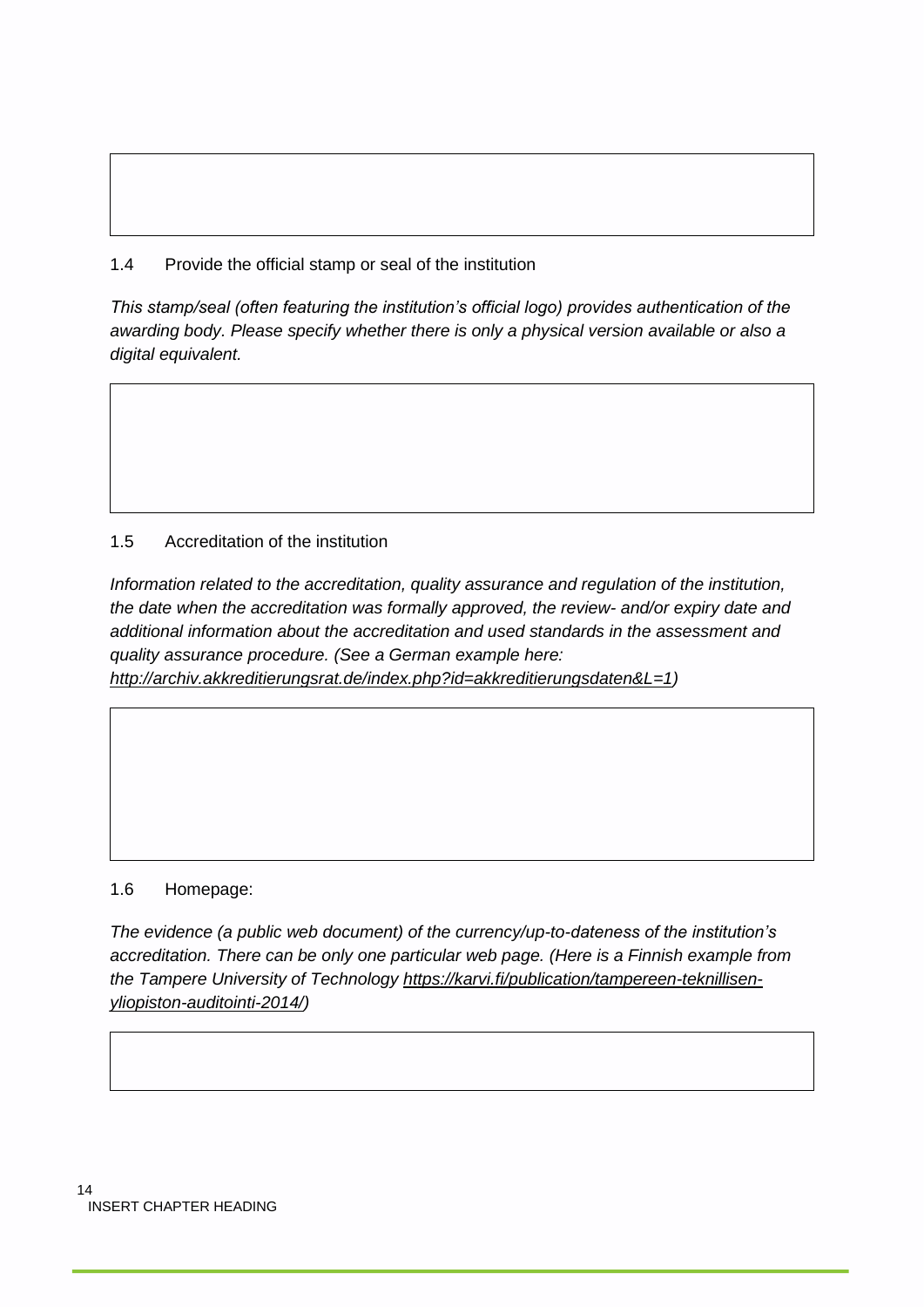- 2. Information identifying the educational credential
- 2.1\* Title

*The exact and official title of the credential if available.*

#### 2.2 Definition

*Short and abstract description of the qualification.*

### 2.3 Learning outcome description

*The full learning outcome description of the qualification.*

#### 2.4 Subject

*This property indicates the thematic area/subject code (ISCED-F code) of the learning experience (See the ISCED list at [http://www.ung.si/public/doc/mednarodni/ISCED\\_Code.pdf\)](http://www.ung.si/public/doc/mednarodni/ISCED_Code.pdf).*

#### 2.5\* Ways to acquire

*This property indicates whether the credential can be acquired by validation of a formal and/or non-formal learning process.*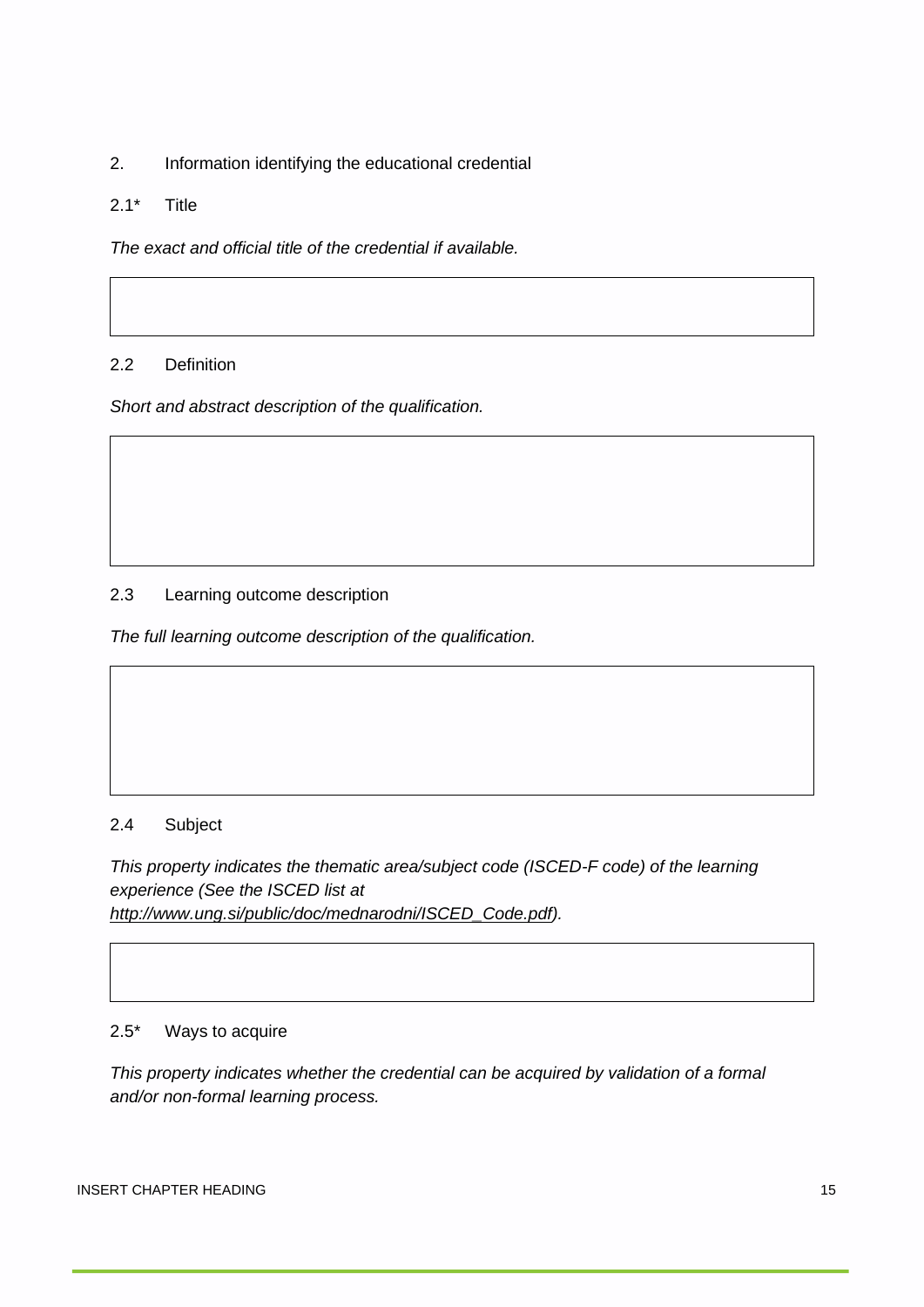#### 2.6\* Grading Scheme

*Description of the grading scheme, and what the grade means (e.g. a 0% to 100%, an A+ to F-, a 0 to 5 or 0 to 10 grade scale).*

#### 2.7\* Mode of study

*Online / Face to Face / Practice / Workplace / informal learning.*

### 2.8 Volume of learning/Workload

*Explain the official duration of the learning experience in weeks or years and the actual workload - that includes information on any major sub-components i.e. practical training - in real hours (i.e. 60 minutes, as opposed to academic hours that are 45 minutes). Preferably, the workload should be expressed in terms of total student effort required.*

#### 2.9\* Assessment method

*Description of the form of assessment (e.g. level of attendance, taking an exam on site, online exam, peer-assessment, evaluation of homework/project, etc.).*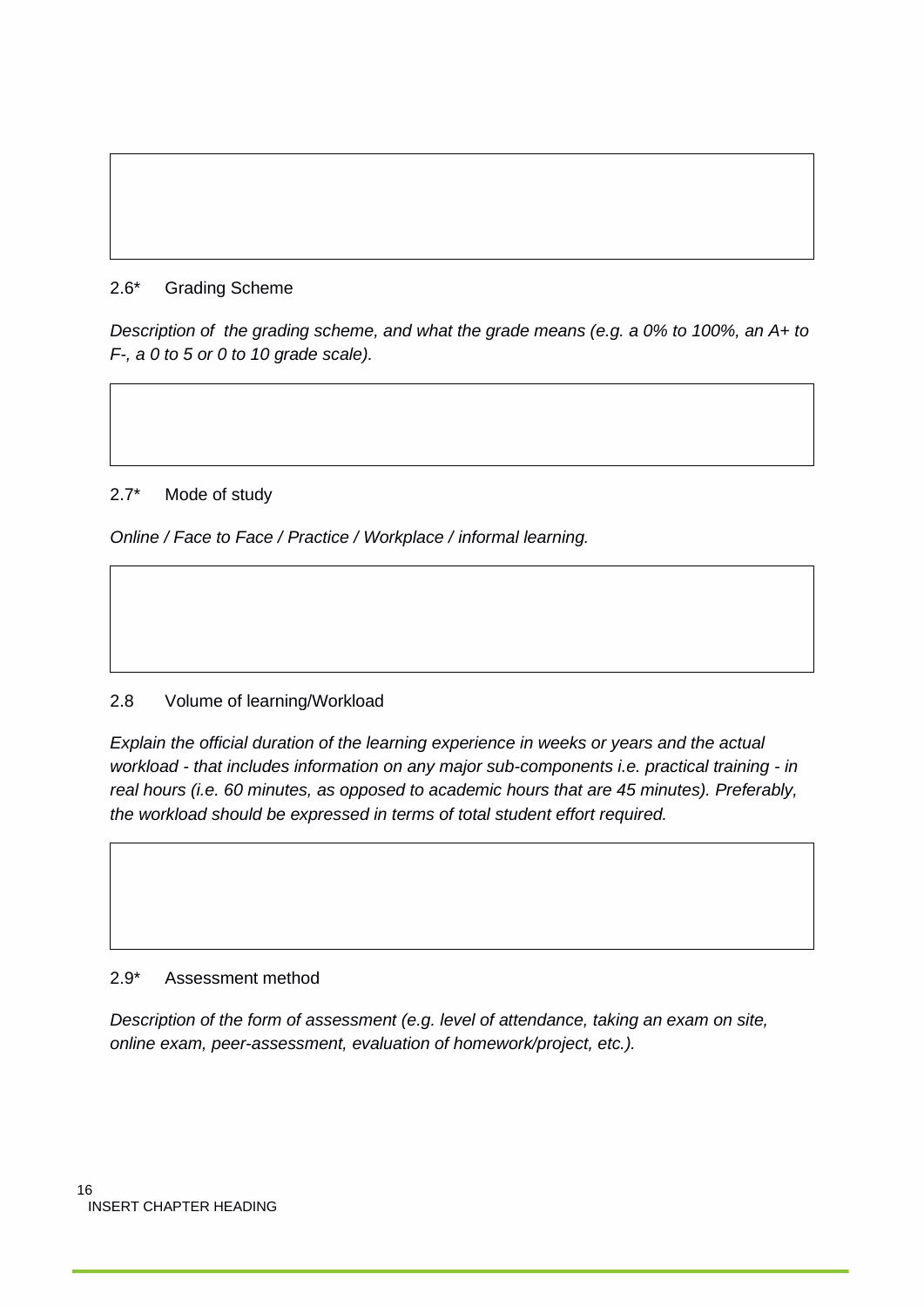2.10 EQF level (non-applicable for qualifications which are not part of national qualifications framework).

*This property relates the qualification to the level as specified by the European Qualification Framework.*

#### 2.11 NQF Level

*This property relates the qualification to the National or Regional Qualification Framework level.*

#### 2.12 Number of Credit Points

*This property contains the credit points assigned to the credential, where applicable.*

#### 2.13 Accreditation of the credential

*Provide a link to the evidence of accreditation, or information related to the accreditation, quality assurance and regulation of a credential, such as the agent that was primarily responsible for the accreditation. Please also specify the date when the accreditation was formally approved, the review- and/or expiry date and additional information about the accreditation and used standards in the assessment and quality assurance of the credential.*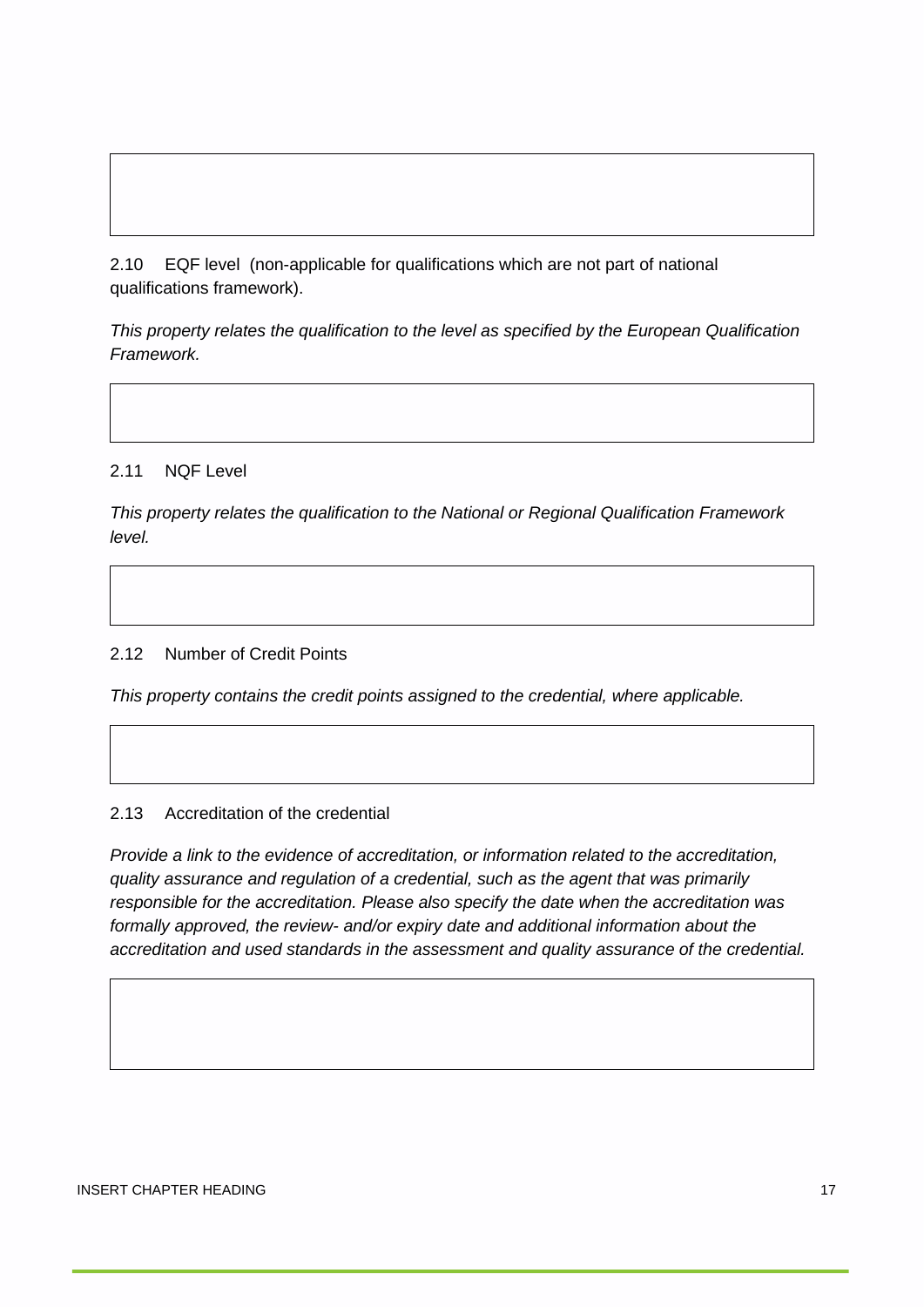### 2.14 Homepage

*The homepage (a public web document) of a credential. There can be only one credential that has a particular homepage (here is an illustrative example of a credential issues for a Lithuanian course titled "Innovations in Education" [https://openstudies.vdu.lt/dalykai/socialiniai-mokslai/svietimo-inovacijos/\)](https://openstudies.vdu.lt/dalykai/socialiniai-mokslai/svietimo-inovacijos/).*

#### 3. Information identifying the credential type

#### 3.1 Title

*The exact and official title of the credential-type/credit-system (e.g. ECTS, degrees, etc.) if available*

Filled in initially and if there is a new credential type.

#### 3.2 Definition

*Short and abstract description about the credential-type/credit-system.*

#### 3.3 Provide value of credit

*Described in terms of hours, certificates, accomplishments or other measure used for the*

*credential-type/credit-system*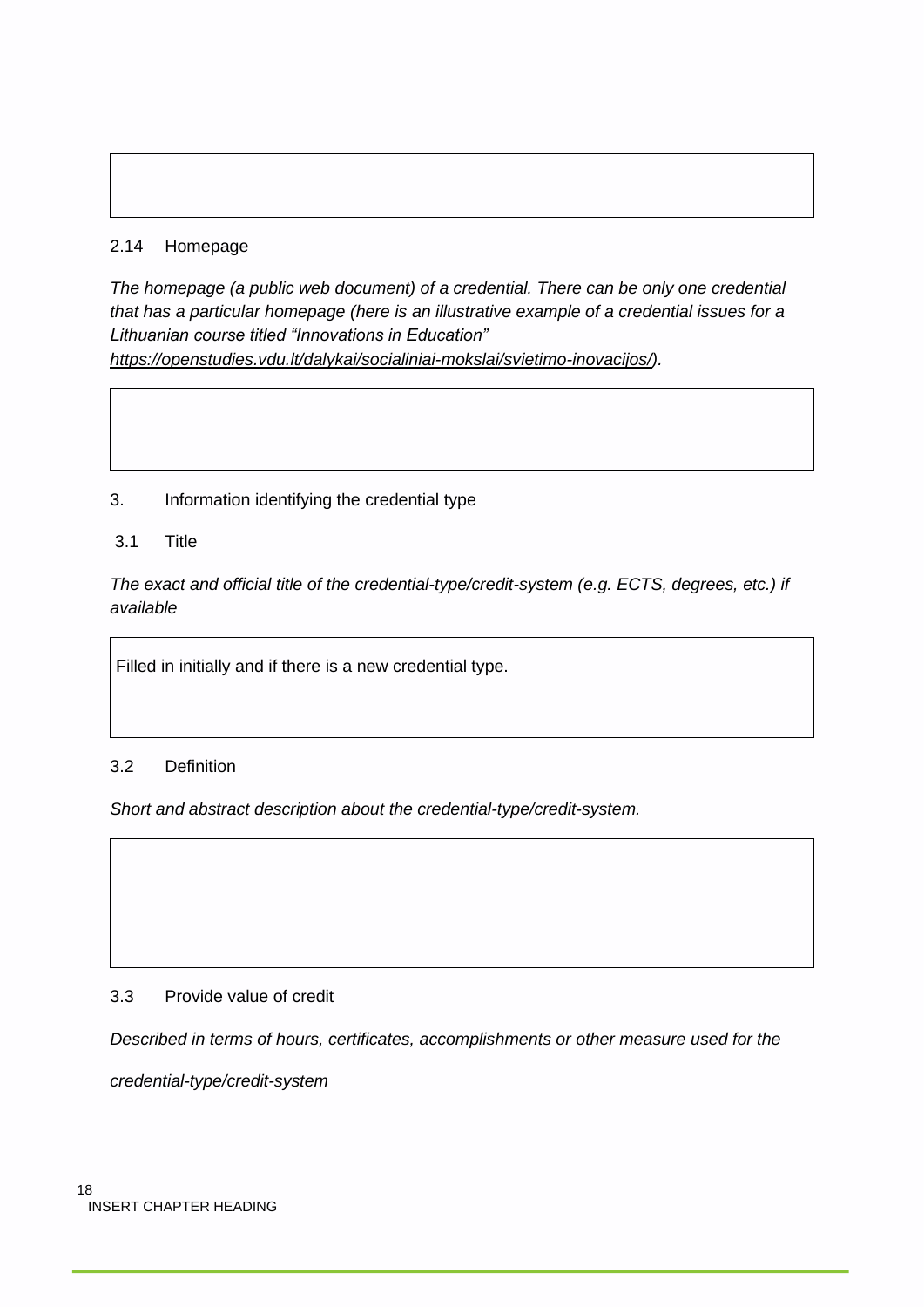## 3.4 Creditsystem Issuer

*Which organization / consortium / law regulates who can issue this credential-type/creditsystem (e.g. Finnish National Agency for Education [http://www.cimo.fi/\)](http://www.cimo.fi/)*

## 3.5 Can Consist of...

*Which other credential-type/credit-system can be used to build this credential-type/creditsystem*

4. Information identifying the holder of the educational credential and their accomplishment

### 4.1 Family name(s)

## 4.2 Given name(s)

4.3 Date of birth

#### INSERT CHAPTER HEADING 19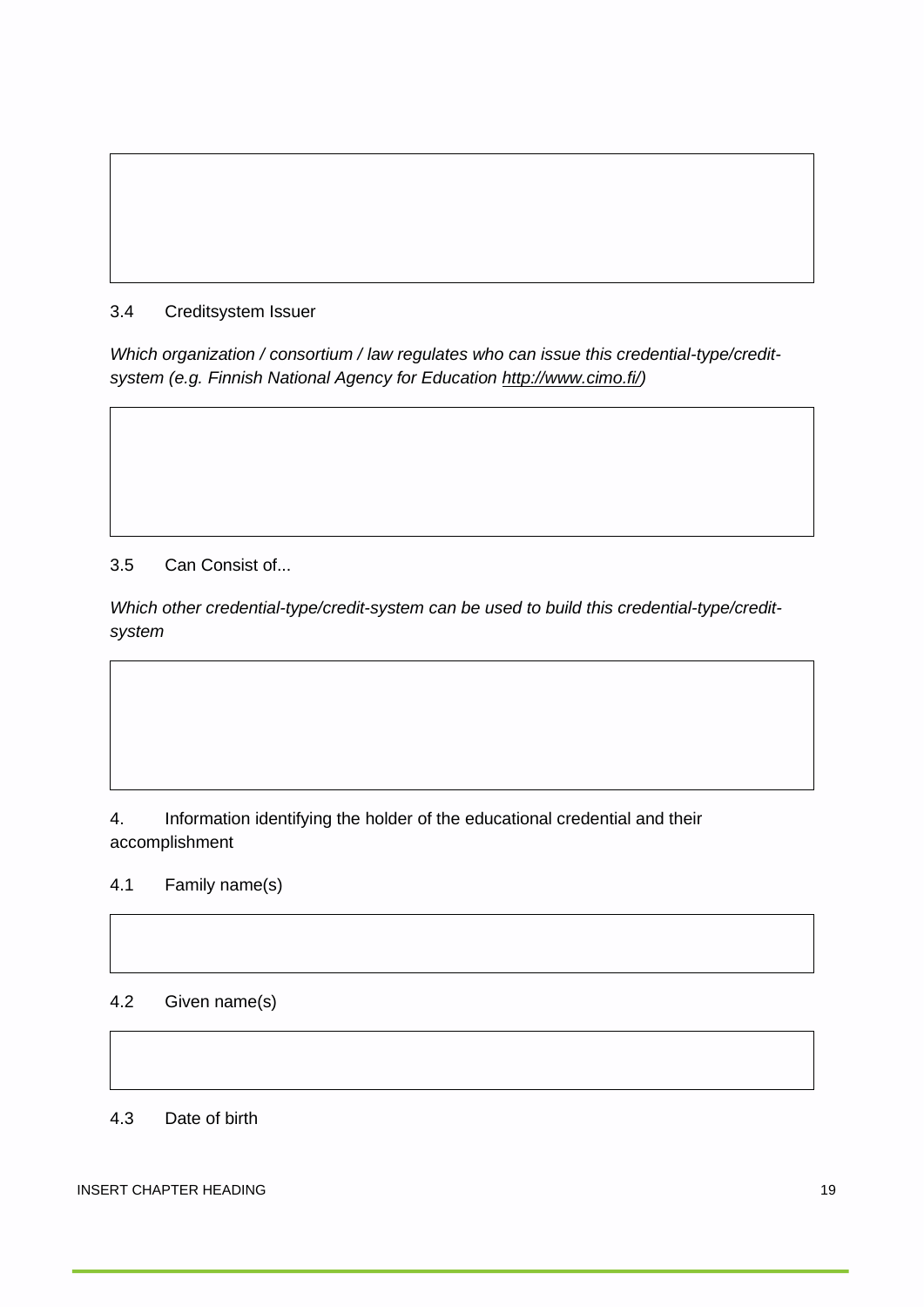#### *Day/Month/Year*

#### 4.4 Student identification number or code or public key

*Provide a sample number if such code/key is available for all learners*

#### 4.5 Grade

*Grade achieved (e.g. on a 0% to 100%, an A+ to F-, a 0 to 5 or 0 to 10 grade scale)*

#### 4.6 Credits awarded

*Number of credits awarded*

#### 4.7 Sub-Credentials contained

*Other credentials which may make up this credential, by ID number*

#### 4.8 Unique Identifier

*Automatically generated for each credential*

#### 4.9 Supplementary evidence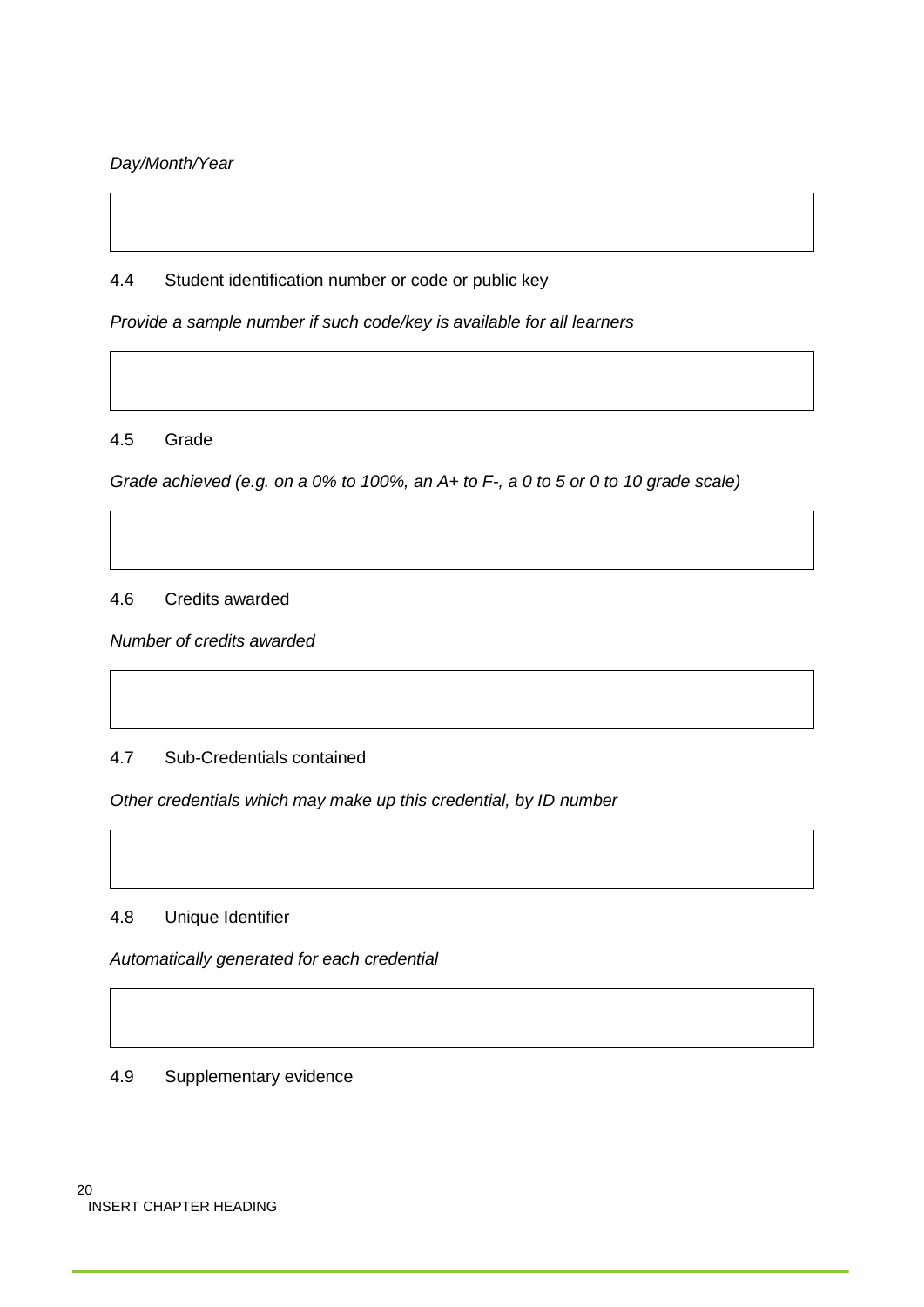*A public web document containing additional documentation about the credential awarded to the user, such as a diploma or certificate supplement, or a doctoral dissertation*

5. Evidence

5.1 Release/publication date

*Date of formal publication. The date the credential was published and the metadata about the credential was made available.*

### 5.2 Update/modification date

*Date when the credential was last updated since it was published (please note that this information is not applicable if the credential has not changed).*

#### 5.3 Change note

*A property to record information about fine grained changes of the credential.*

#### 5.4 Additional note

*A property to record any further information about a credential.This property contains a freetext.*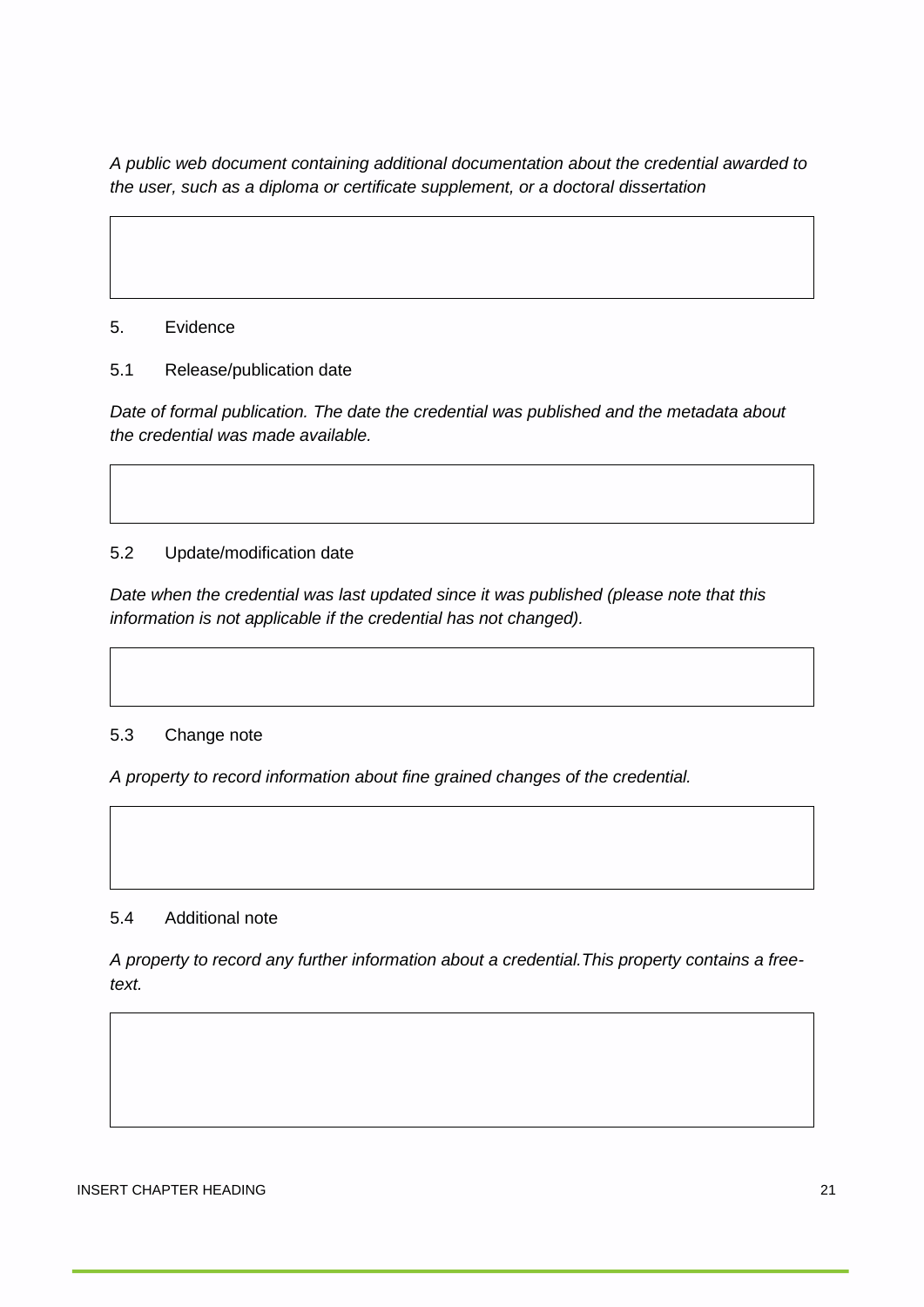22 INSERT CHAPTER HEADING